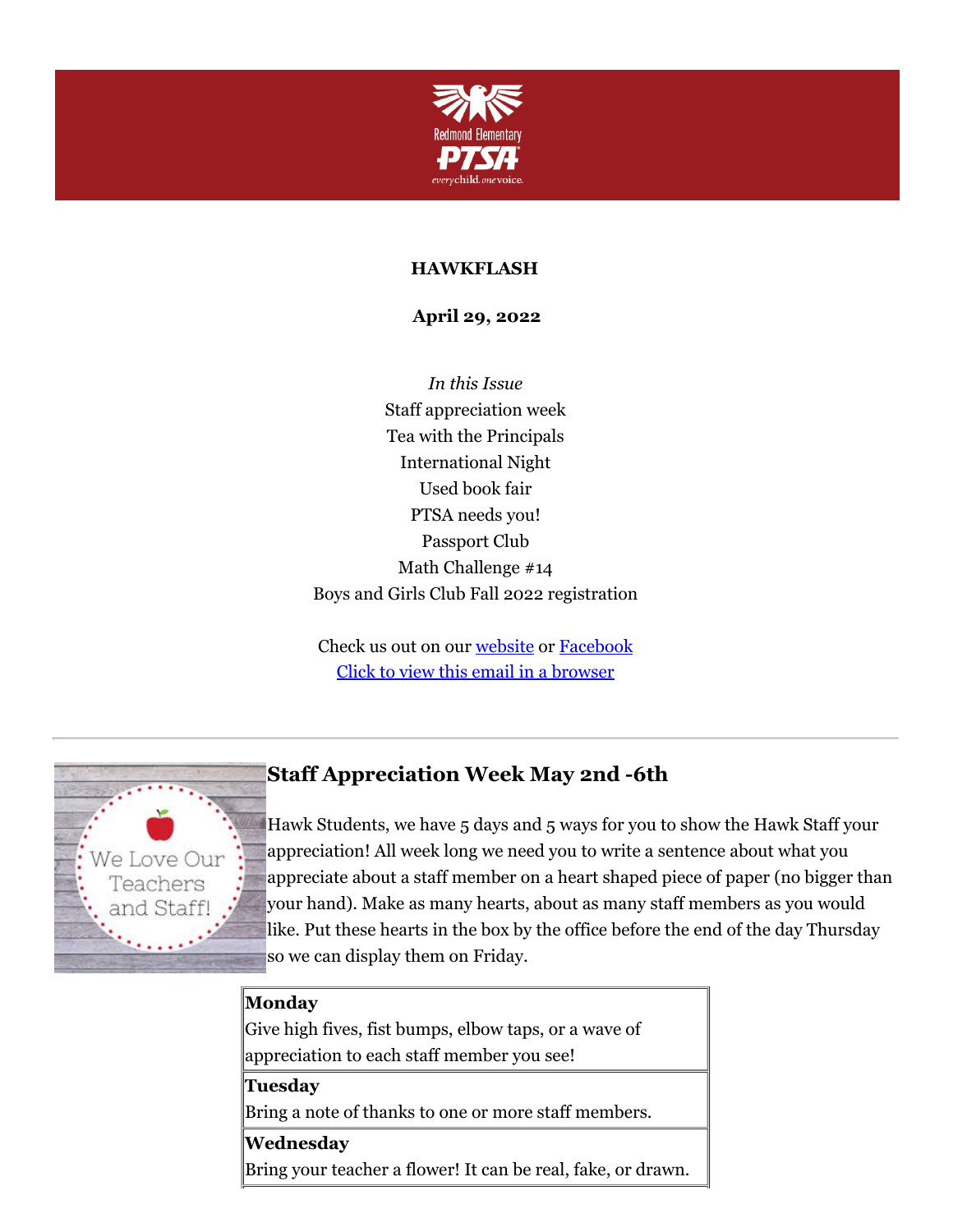**Thursday** Wear your teacher's favorite color to make them smile. **Friday** All the hearts that you put in the box will be displayed!

Hawk Guardians we need your help with some fun things that we will be doing in the staff lounge. Please go to <https://www.signupgenius.com/go/10C0F45AFA62FA0FCC16-donate> to see more information and help us make this week great!

## **Tea with the Principals**



Join us for Tea with the Principals! Come for the tea and cookies and stay for the conversation. Thursday May 5 at 3pm. Please sign in at the main office.

### **Thank You**

Ever wonder where your donations to PTSA go? Thanks to the generosity of Redmond El families, here's **some** of what we've been able to achieve, and what's coming up, this year. A huge thank you for donations of money, goods and time!

**School library grant** – This year's grant paid for a subscription to Junior Library Guild, which sends a monthly selection of new books across fiction and nonfiction categories that have been reviewed by educators to be outstanding choices in children's literature. This year, 180 new titles were added to our school library.

**Classroom enrichment** – Funds raised during Readathon month helped to pay for Nature Vision science enrichment for every class. Nature Vision provides fun, engaging science content that enriches and compliments the science curriculum for all students. PTSA also funds grants for teachers for extra materials and special projects.

**Extra-curricular enrichment** – Math Challenge, Math Tournament, Reflections Art contest, Passport Club

**Musical instruments grant** – PTSA was able to purchase new musical instruments to be used across all grade levels.

**Scholarships** – Help with access to camp, outdoor ed and more for students who may otherwise not have funding.

**Community events** – Popsicles in the Park for incoming Kindergarten families, Coffee with the Principals, Talent Show, International Night, guest speaker series at our general meetings, Twosday and 100 days of school celebrations,  $5^{\text{th}}$  grade promotion celebration, snacks for school vaccine clinics, and more!

**Staff appreciation** – With your donations of items and funds, we are able to show appreciation throughout the year for our amazing teachers, staff and admin for all that they do for our students.

### **International Night is Back!**

**Deadline to sign up for performances or cultural displays is April 30th**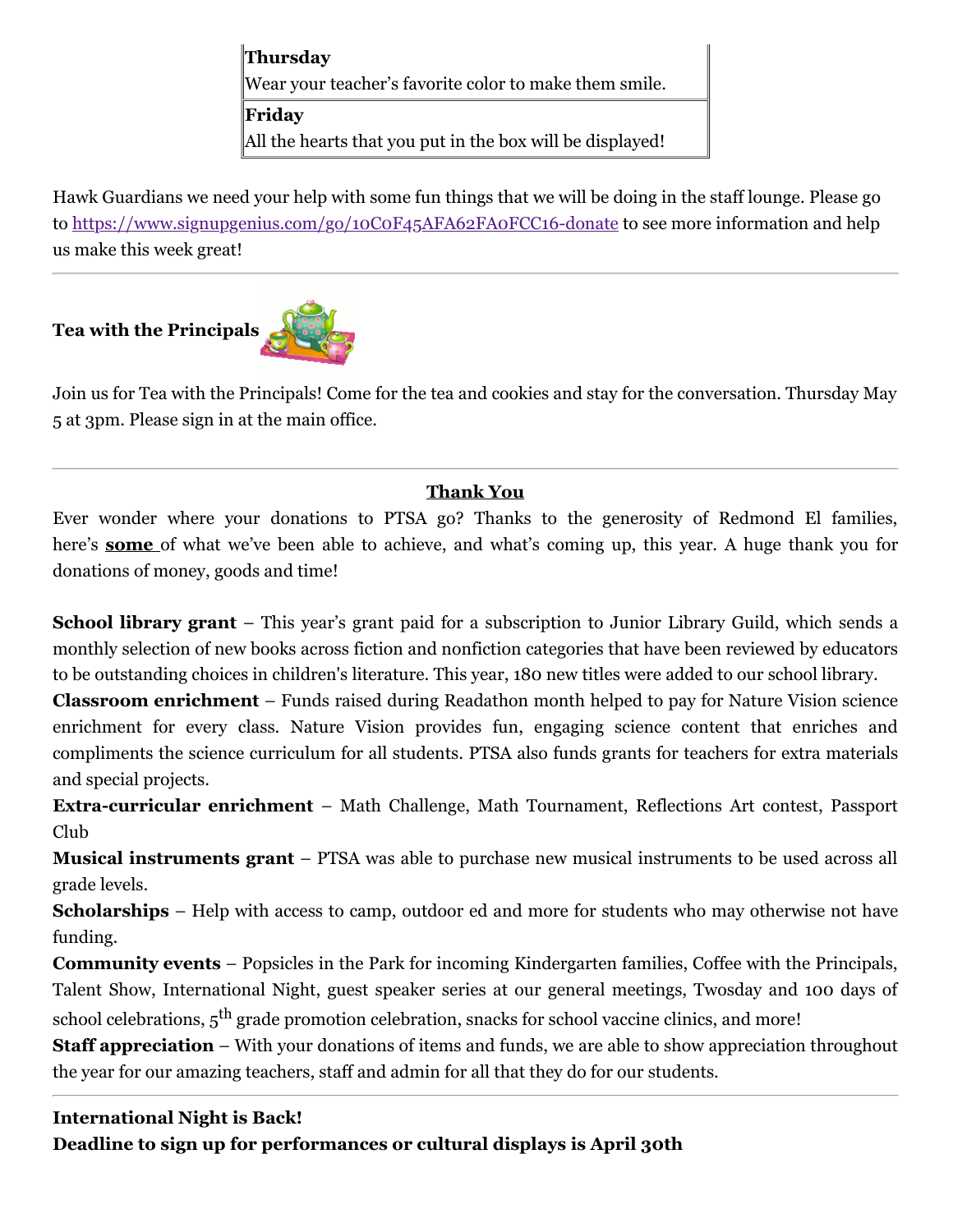Join us for a FREE celebration of the many amazing cultures in our school.

With food trucks, games, cultural booths, live performances and more, this promises to be a great family event for our Redmond El community.

This event is open to Redmond Elementary students and their families.

RSVP at [International](https://cts.vresp.com/c/?RedmondElementaryPTS/2718e23bcc/f55aa07e44/e62fca6d7e/ref=newsfeed) Night 2022 | Facebook.



Want to showcase your culture? Sign up for cultural displays and performances at [https://redmondelptsa.org/page/pta/Internationalnight2022](https://cts.vresp.com/c/?RedmondElementaryPTS/2718e23bcc/f55aa07e44/47bb7d667b/fbclid=IwAR1nKnQhb911GP3DfnCF_JF1VYgrNnKXlPTsSrqztWtNyCaIMBx64llz154)

#### **Used book fair**

Are your bookshelves in need of an edit and refresh? Well, this news is for you. We will be having a Used book fair at the International Night. Starting from this Monday, we would love for students to bring *gently* used books into their classroom for donation. These books will be sold at the International Night to raise funds for our School Library. Everything will be \$1 - yes, that is ONE dollar - or less, and for the last 30 minutes EVERYTHING will be FREE!!

**Company donation matching programs**

Don't forget a lot of companies in the region have gift matching programs. The gifts can be of **time** or **money**.

Apple - Apple marks a year of giving in the [communities](https://cts.vresp.com/c/?RedmondElementaryPTS/2718e23bcc/f55aa07e44/e956811bbd) it calls home - Apple Microsoft - Employee Giving & [Corporate](https://cts.vresp.com/c/?RedmondElementaryPTS/2718e23bcc/f55aa07e44/985882c94d) Giving Program | Microsoft CSR

Bank of America - Matching gifts program [\(bankofamerica.com\)](https://cts.vresp.com/c/?RedmondElementaryPTS/2718e23bcc/f55aa07e44/f2496773a5) and many others...

Which leads on to the next section....:)



### **PTSA needs YOU!**

Want to get involved in PTSA and help support our students? We are looking for people to fill next year's board and continue the great work in our amazing Red El community. Elections will be held in May and ALL positions are open. We need to fill AT LEAST four positions for the PTSA to continue as an organization. **If they are not filled, the PTSA will cease to exist after over 40 years!** Please consider one of the following positions. NO experience is necessary! Training and support is available. We just need folks who are willing to learn and want to help enrich the lives of our Hawks!

Email [welcome@redmondelptsa.org](mailto:welcome@redmondelptsa.org) for more information or with any questions.

| <b>Open Board Positions</b> | <b>Open Chair Positions</b> |
|-----------------------------|-----------------------------|
|                             |                             |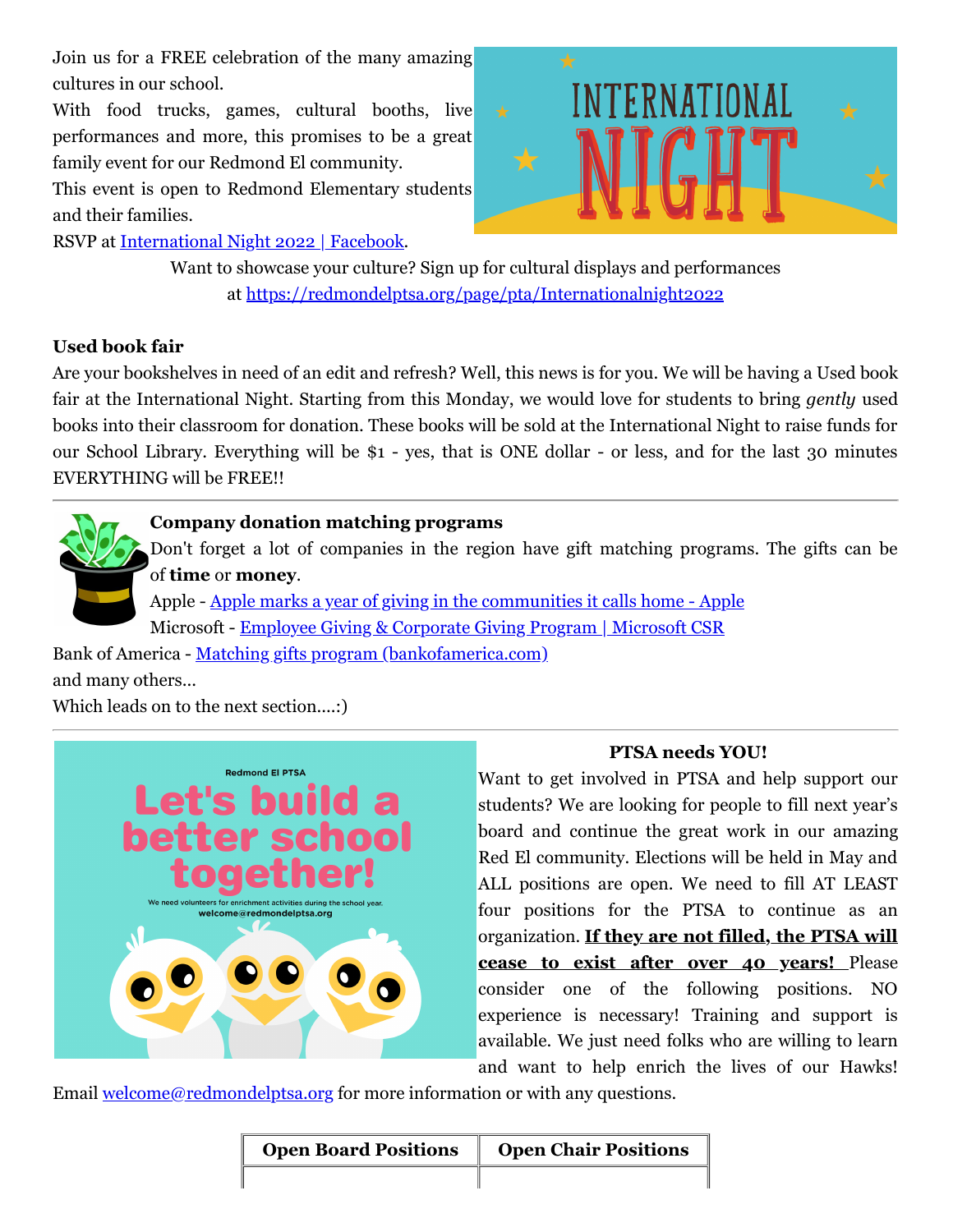| President                       | Membership                |
|---------------------------------|---------------------------|
|                                 |                           |
| Secretary                       | Yearbook                  |
| Treasurer                       | <b>Staff Appreciation</b> |
| <b>Executive Vice President</b> | Sustainability            |
| VP of Communications            | And many more             |
| VP of Fundraising               |                           |
| VP of Enrichment                |                           |
|                                 |                           |



**The Passport Club!**

# **Geography Enrichment Program for Elementary School**

Passport Club is run by PTSA volunteers, we train and test Red El students on their geography knowledge. This is an optional program so it's not graded. We have a Distance Learning program available for this year.

This is the April Passport check, below are 5 links to every level on April maps. Students can take the test in the following week **after school hours** till Thursday (May 5, 2022), it won't be available after Thursday.

Students can choose a link according to their grade or can take higher level tests. It totally depends on how much they want to learn. Please choose only one link as all the levels links start with level 1. Students get points for every question answered, at the end of the test students will be scored automatically and will receive instant feedback. Parents will also receive student scores in the email provided in the test link.

April level 1 link <https://forms.gle/R7Wzidia3FZ6n8A16> April level 2 link <https://forms.gle/DUbtJVMP1ntimTxo6> April level 3 link <https://forms.gle/CE3nhdwZuUqHk2Ue9> April level 4 link <https://forms.gle/fjnM4CCbZLM3TU617> April level 5 link <https://forms.gle/WS4rmNKrw9kAZJGv7>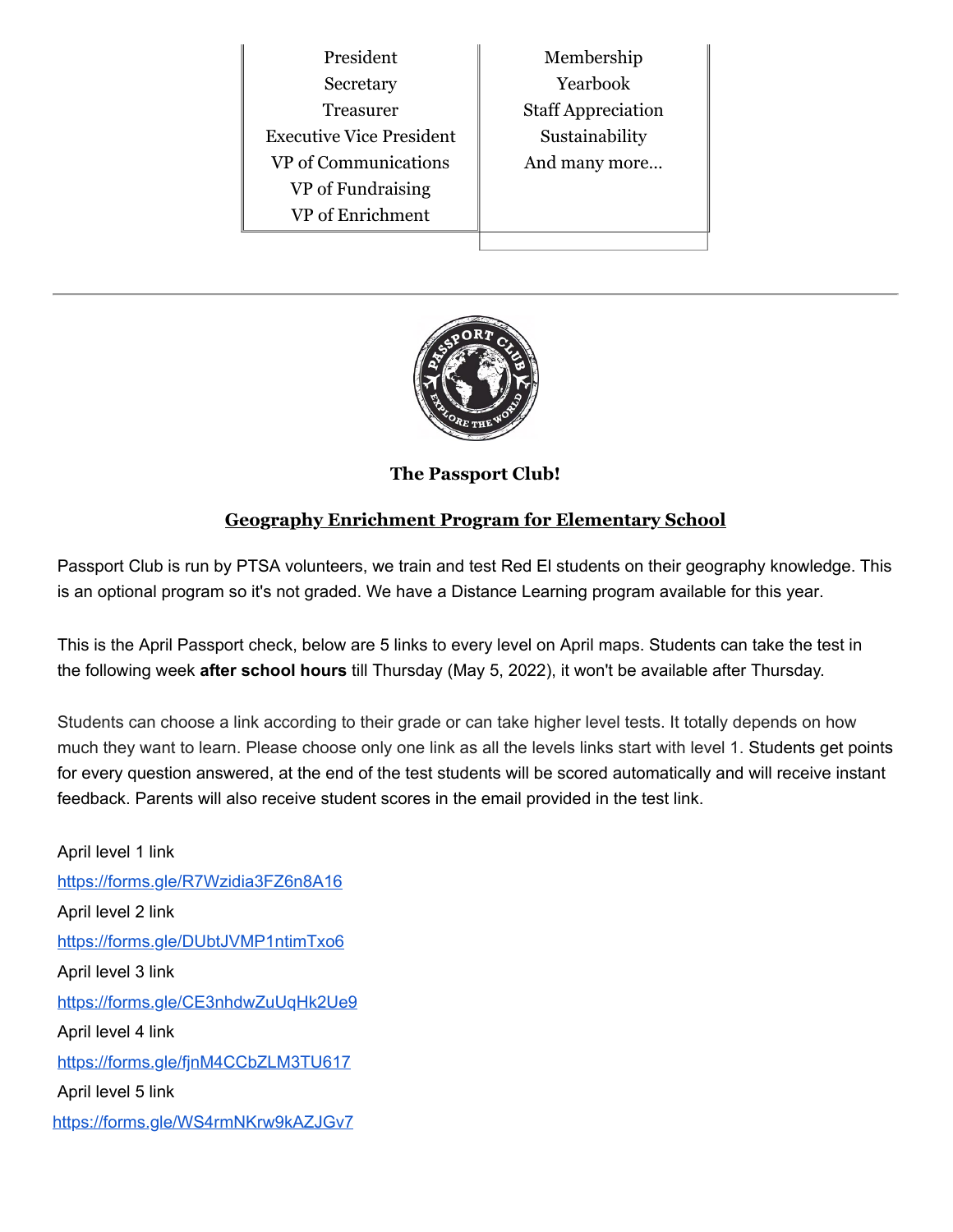[The program schedule and overview of the testing process is available at PTSA](https://redmondelptsa.org/Page/Pta/passport) website.https:// redmondelptsa.org/Page/Pta/passport If you have any questions, please feel free to email us at [passportclub@redmondelptsa.org](mailto:passportclub@redmondelptsa.org)

[org/Page/Pta/passport](https://redmondelptsa.org/Page/Pta/passport) If you have any questions, please feel free to email us at [passportclub@redmondelptsa.org](mailto:passportclub@redmondelptsa.org)

#### **Math Challenge**

**The Math [Challenge](https://cts.vresp.com/c/?RedmondElementaryPTS/2718e23bcc/f55aa07e44/a9315525ac) #[14](https://cts.vresp.com/c/?RedmondElementaryPTS/2718e23bcc/f55aa07e44/7259cec3a5)** is online now!

Please see the PTSA [website](https://cts.vresp.com/c/?RedmondElementaryPTS/2718e23bcc/f55aa07e44/cc2df2e32e) for more information about Math challenge and other fun Math programs.



**Library Wish-list**

Would you help us stock our school library shelves and give our students a great selection to choose from on their library day? Please consider supporting our students and our library by purchasing a book from Mrs. Jones' Amazon Wish List. Select the school's address at checkout, or mail to your home and send it to school with your student. Here is the link to the wish list:

**<https://www.amazon.com/registries/custom/36YB2SI2DHYHF/guest-view>**

## **Links Lunch Buddy**

Become a Lunch Buddy mentor and make a difference in the life of a student at Redmond Elementary. LWSD LINKS Program is seeking volunteers to mentor students at our school. Give 45 minutes of your time each week to enjoy fun games, crafts, and talks with a student who really needs to know that an adult cares about them.

To learn about the process and how to apply, contact Victoria Goetze-Nelson at [vgoetzenelson@lwsd.org](mailto:vgoetzenelson@lwsd.org) or call 425-936-1410. Mentor training and support will be provided.

### **Boys and [Girls Club](https://cts.vresp.com/c/?RedmondElementaryPTS/2718e23bcc/f55aa07e44/4d0decbee0)**

[Registration](https://cts.vresp.com/c/?RedmondElementaryPTS/2718e23bcc/f55aa07e44/994e5e301c) is now open for Fall 2022!!

Boys and Girls Club have partnered with four-time WNBA champion Seattle Storm to bring you an exciting opportunity. Every child who registers for the 2022-23 school year by **June 30th** will get **two free tickets to a 2022 Storm game at Climate Pledge Arena**.

Seat availability in the arena is limited.